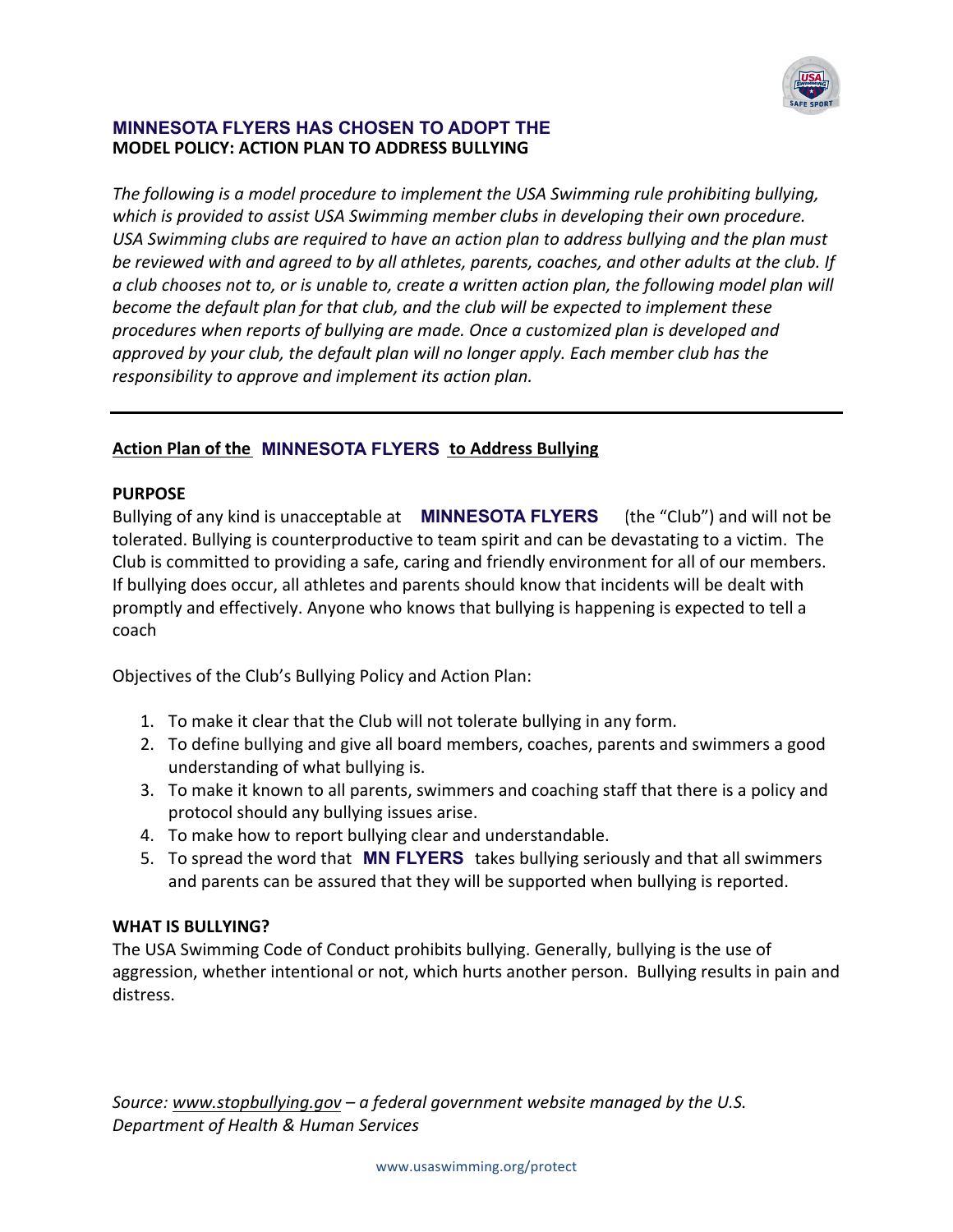

The USA Swimming Code of Conduct defines bullying in 304.3.7. Bullying is the severe or repeated use by one or more USA Swimming members of oral, written, electronic or other technological expression, image, sound, data or intelligence of any nature (regardless of the method of transmission), or a physical act or gesture, or any combination thereof, directed at any other member that to a reasonably objective person has the effect of:

- i. causing physical or emotional harm to the other member or damage to the other member's property;
- ii. placing the other member in reasonable fear of harm to himself/herself or of damage to his/her property;
- iii. creating a hostile environment for the other member at any USA Swimming activity;
- iv. infringing on the rights of the other member at any USA Swimming activity; or
- v. materially and substantially disrupting the training process or the orderly operation of any USA Swimming activity (which for the purposes of this section shall include, without limitation, practices, workouts and other events of a member club or LSC).

## **REPORTING PROCEDURE**

An athlete who feels that he or she has been bullied is asked to do one or more of the following things: 

- Talk to your parents;
- Talk to a Club Coach
- Write a letter or email to the Club Coach
- Make a report to the USA Swimming Safe Sport staff.

There is no express time limit for initiating a complaint under this procedure, but every effort should be made to bring the complaint to the attention of the appropriate club leadership as soon as possible to make sure that memories are fresh and behavior can be accurately recalled and the bullying behavior can be stopped as soon as possible.

### **HOW WE HANDLE BULLYING**

If bullying is occurring during team-related activities, we **STOP BULLYING ON THE SPOT** using the following steps:

- 1. Intervene immediately. It is ok to get another adult to help.
- 2. Separate the kids involved.
- 3. Make sure everyone is safe.
- 4. Meet any immediate medical or mental health needs.
- 5. Stay calm. Reassure the kids involved, including bystanders.
- 6. Model respectful behavior when you intervene.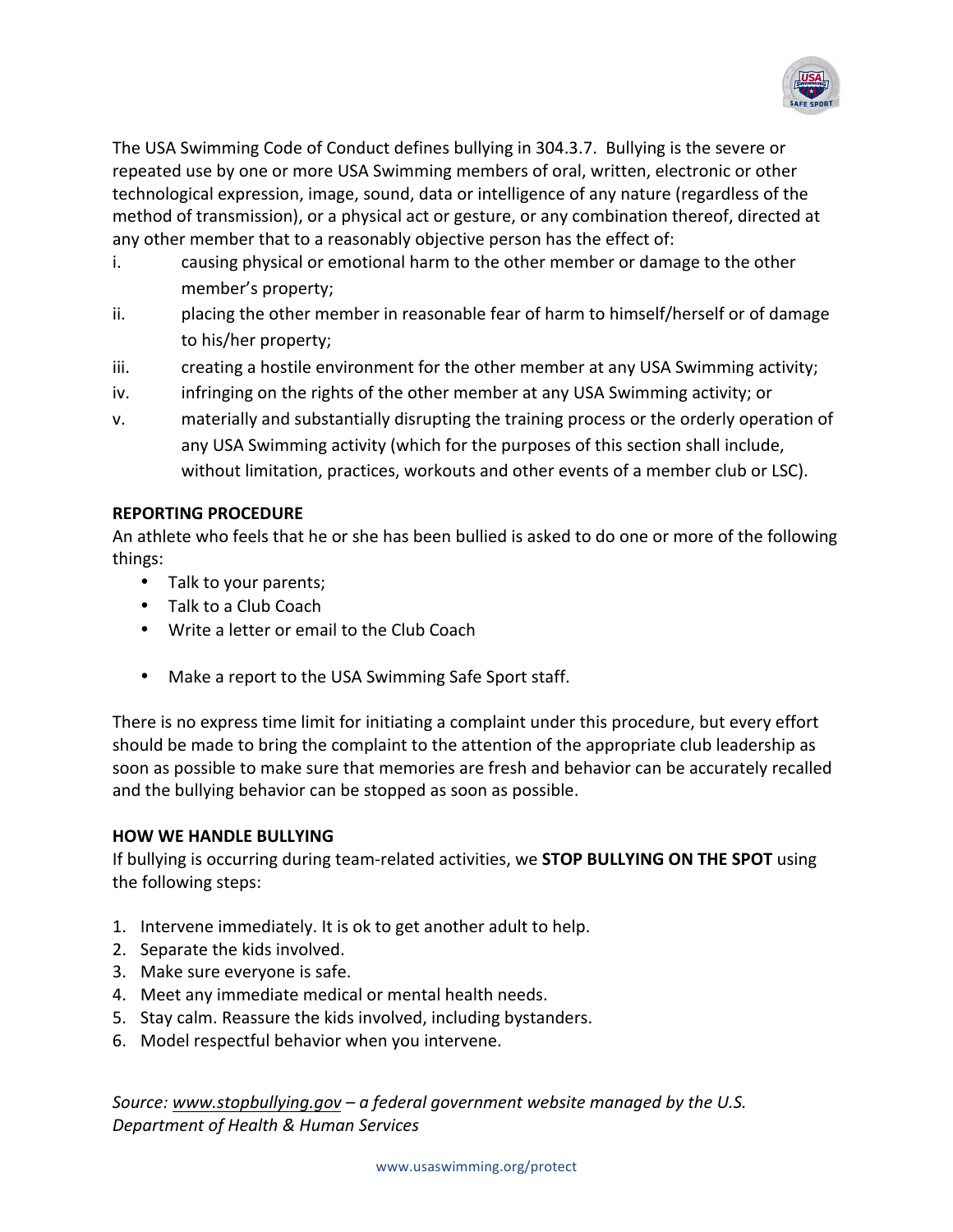

If bullying is occurring at our club or it is reported to be occurring at our club, we address the bullying by FINDING OUT WHAT HAPPENED and SUPPORTING THE KIDS INVOLVED using the following approach:

# **FINDING OUT WHAT HAPPENED**

## **1.** First, we get the facts.

- a. Keep all the involved children separate.
- b. Get the story from several sources, both adults and kids.
- c. Listen without blaming.
- d. Don't call the act "bullying" while you are trying to understand what happened.
- e. It may be difficult to get the whole story, especially if multiple athletes are involved or the bullying involves social bullying or cyber bullying. Collect all available information.
- 2. **Then, we determine if it's bullying.** There are many behaviors that look like bullying but require different approaches. It is important to determine whether the situation is bullying or something else.
	- a. Review the USA Swimming definition of bullying;
	- b. To determine if the behavior is bullying or something else, consider the following questions:
		- What is the history between the kids involved?
		- Have there been past conflicts?
		- If Is there a power imbalance? Remember that a power imbalance is not limited to physical strength. It is sometimes not easily recognized. If the targeted child feels like there is a power imbalance, there probably is.
		- $\blacksquare$  Has this happened before? Is the child worried it will happen again?
	- c. Remember that it may not matter "who started it." Some kids who are bullied may be seen as annoying or provoking, but this does not excuse the bullying behavior.
	- d. Once you have determined if the situation is bullying, support all of the kids involved.

# **SUPPORTING THE KIDS INVOLVED**

# **3.** Support the kids who are being bullied

- a. Listen and focus on the child. Learn what's been going on and show you want to help. Assure the child that bullying is not their fault.
- b. Work together to resolve the situation and protect the bullied child. The child, parents, and fellow team members and coaches may all have valuable input. It may help to: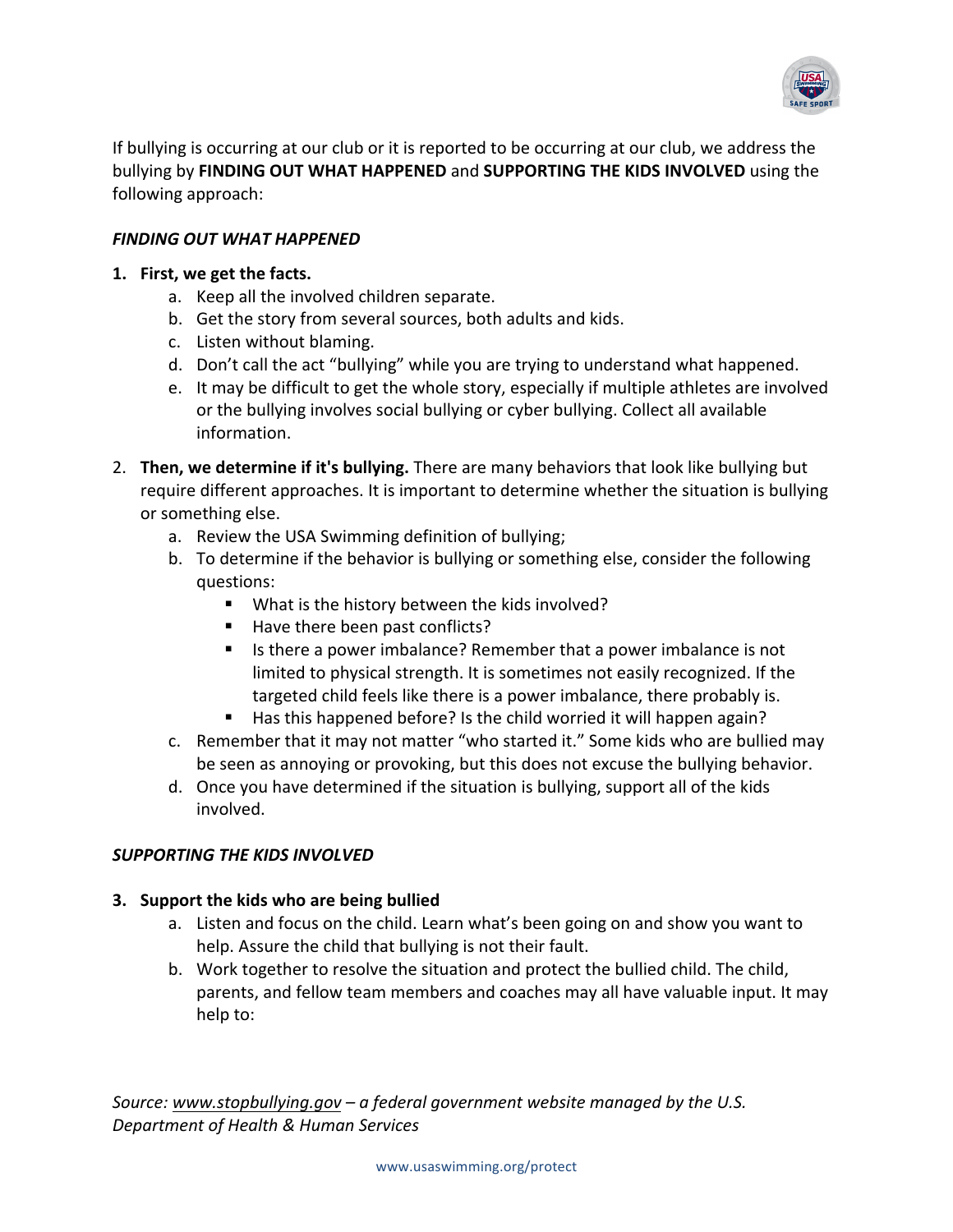

- i. Ask the child being bullied what can be done to make him or her feel safe. Remember that changes to routine should be minimized. He or she is not at fault and should not be singled out. For example, consider rearranging lane assignments for everyone. If bigger moves are necessary, such as switching practice groups, the child who is bullied should not be forced to change.
- ii. Develop a game plan. Maintain open communication between the Club and parents. Discuss the steps that will be taken and how bullying will be addressed going forward.
- c. Be persistent. Bullying may not end overnight. Commit to making it stop and consistently support the bullied child.

# **4. Address bullying behavior**

- a. Make sure the child knows what the problem behavior is. Young people who bully must learn their behavior is wrong and harms others.
- b. Show kids that bullying is taken seriously. Calmly tell the child that bullying will not be tolerated. Model respectful behavior when addressing the problem.
- c. Work with the child to understand some of the reasons he or she bullied. For example:
	- i. Sometimes children bully to fit in or just to make fun of someone is a little different from them. In other words, there may be some insecurity involved.
	- ii. Other times kids act out because something else—issues at home, abuse, stress—is going on in their lives. They also may have been bullied. These kids may be in need of additional support.
- d. Involve the kid who bullied in making amends or repairing the situation. The goal is to help them see how their actions affect others. For example, the child can:
	- i. Write a letter apologizing to the athlete who was bullied.
	- ii. Do a good deed for the person who was bullied, for the Club, or for others in your community.
	- iii. Clean up, repair, or pay for any property they damaged.
- e. Avoid strategies that don't work or have negative consequences:
	- i. Zero tolerance or "three strikes, you're out" strategies don't work. Suspending or removing from the team swimmers who bully does not reduce bullying behavior. Swimmers may be less likely to report and address bullying if suspension or getting kicked off the team is the consequence.
	- ii. Conflict resolution and peer mediation don't work for bullying. Bullying is not a conflict between people of equal power who share equal blame. Facing those who have bullied may further upset kids who have been bullied.